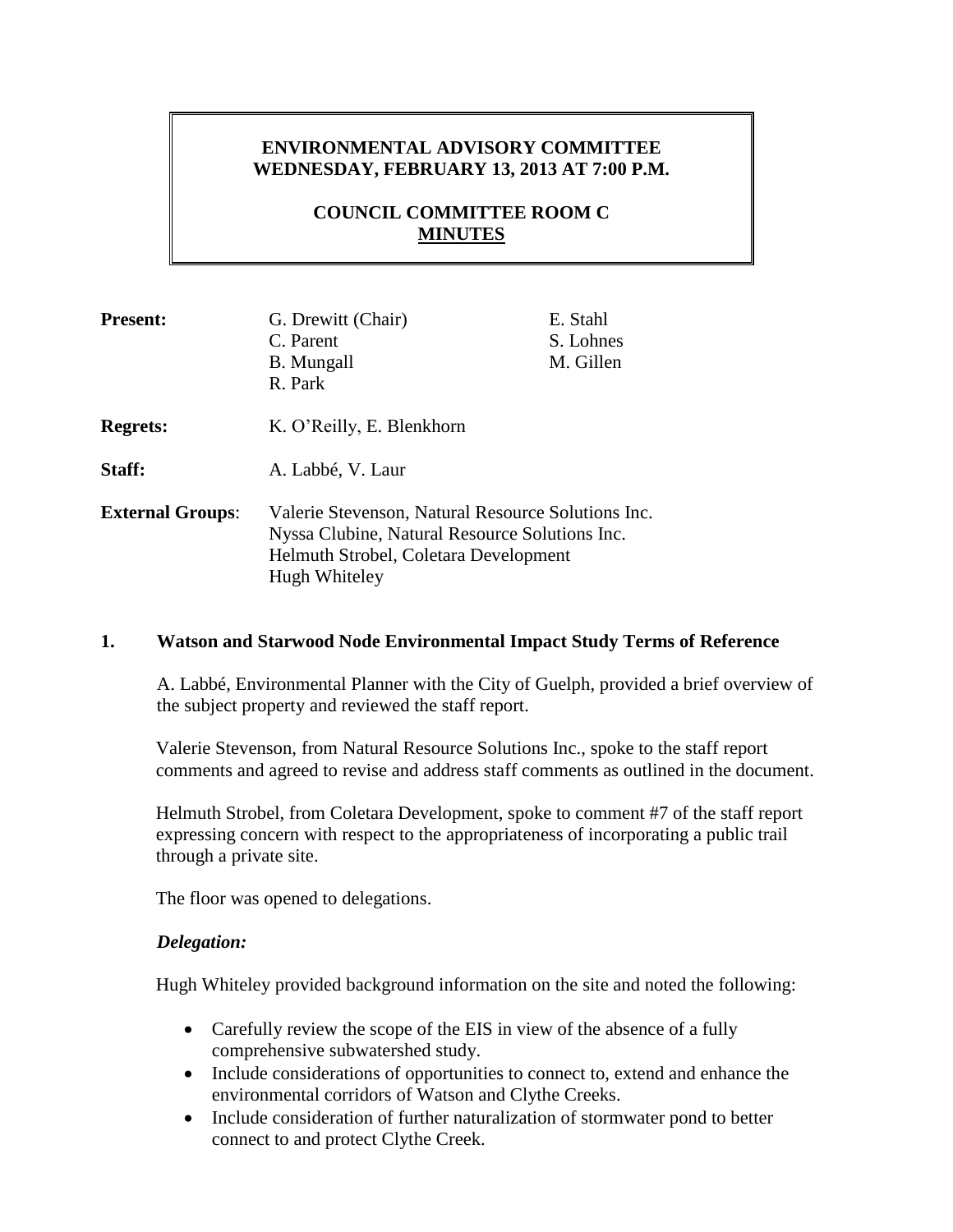Take into account recent studies of Clythe Creek and of the effect of a buried valley on groundwater flow.

General discussion took place and the Environmental Advisory Committee commented on the following:

- Address recent studies of Clythe Creek, specifically the potential influence of buried valleys on the movement of groundwater and the Grand River Source Protection Area Approved Assessment Report.
- Incorporate relevant background information and address recommendations from the Clythe Creek subwatershed overview.

Moved by M. Gillen and seconded by C. Parent

"That the Environmental Advisory Committee support the EIS Terms of Reference prepared by NRSI for the Watson and Starwood Mixed-Use Node with the following:

That the EIS ToR shall be revised to the satisfaction of City Staff to include the following main items:

- a) Incorporate relevant background information and address recommendations from the Clythe Creek Subwatershed overview;
- b) Clarification as to what is being referred to as an inclusion;
- c) Provision for the functional assessment of the drainage swale and system;
- d) Confirmation of the woodland limit in the field by City staff;
- e) Incorporation of comments from the GRCA;
- f) An analysis of trail routes based on information provided by Parks Planning;
- g) An additional Component: Restoration, Enhancement and Stewardship Opportunities;
- h) Address recent studies of Clythe Creek, specifically the potential influence of buried valleys on the movement of groundwater (i.e. Cole et al. 2009 Hydrogeology Journal 17:1411-1425) and Grand River Source Protection Area Approved Assessment Report. Potential hydrogeological impacts (i.e. to the municipal well, the natural heritage features and functions of the surface/groundwater interactions) of the proposed development should be assessed in the EIS by a Hydrogeologist."

**Motion Carried -Unanimous-**

#### **2. New EAC Member Introductions:**

A. Labbé introduced E. Stahl as a new member to the the Environmental Advisory Committee.